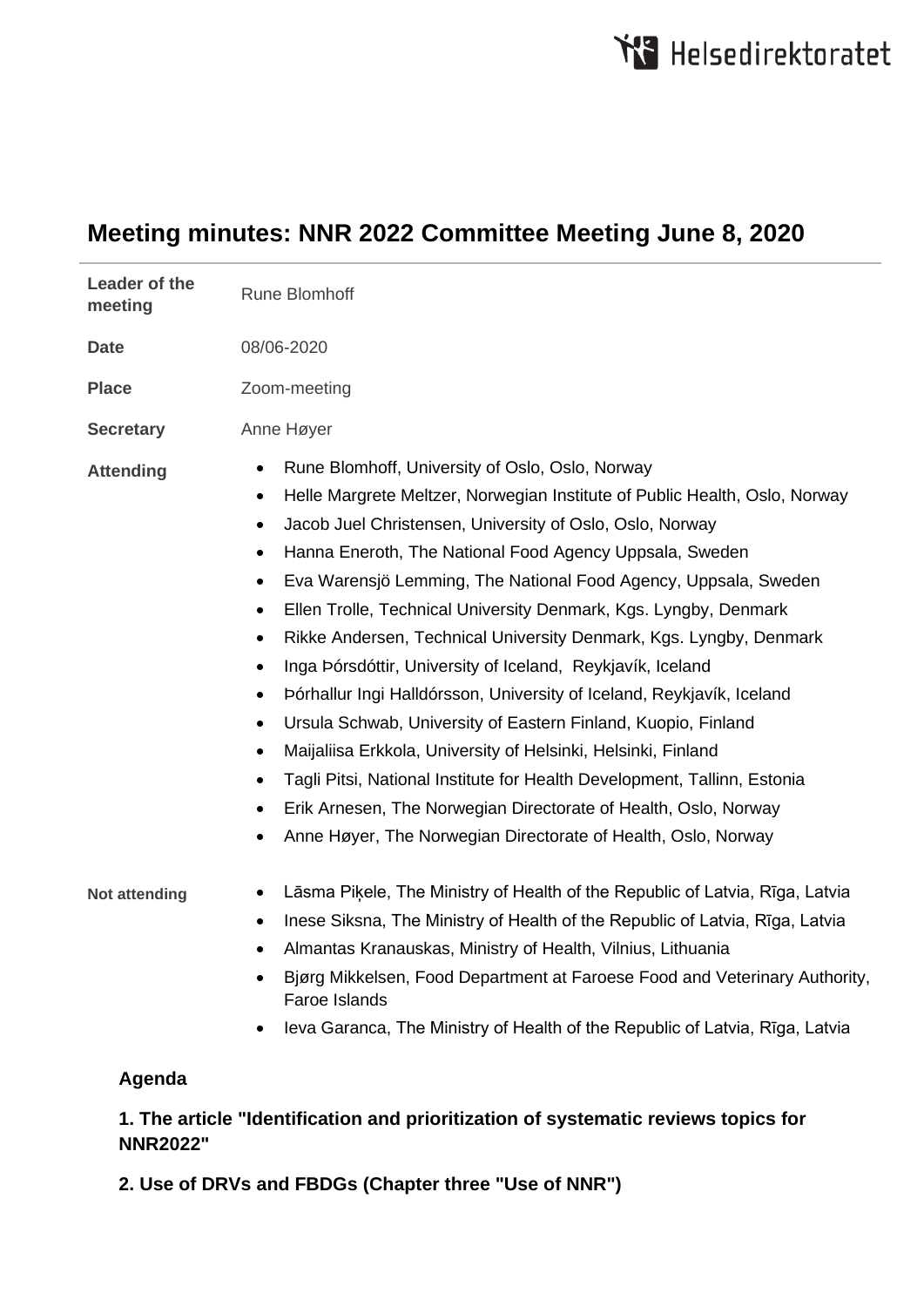**3. Suggestions for how to set DRV/AR for children age 0-2 years**

**4. Process for defining nutrition relevant questions that may be used in addition to the selected RoB tools**

- **5. Declaration of Interest**.
- **6. Chapter authors (status)**
- **7. Time schedule (status)**
- **8. Public comments**

#### **1. The paper on "Identification and prioritization of systematic reviews topics for NNR2022"**

As described earlier, systematic reviews (SRs) are the preferred method to summarize the causal relationship between nutrient- or food group exposure and a health outcome in NNR2022. Each nutrient or food group chapters will be covered by as many high quality recent and relevant SRs as possible. These qualified SRs (qSRs) are the main evidencebased documentations used when setting DRVs and FBDGs in the in NNR2022. When qualified SRs are not available, the NNR2022 projects may conduct *de novo* SRs on some selected topics. The NNR2022 committee may also consider whether new chapters, not covered in earlier editions of NNR should be included, and whether subtopics in such chapters should be prioritized for SRs. The Committee will prioritize 10 PI/ECOTSS for SRs and are now ready to begin this process. In order to comply with transparency, we have started on a paper on this process which should be ready for publication in a scientific journal Q1 2021.

#### **2. Use of DRVs and FBDGs (Chapter 3 "Use of NNR")**

The Committee discussed how this chapter from NNR2012 may be revised. We discussed the list of content in the chapter and how we might extrapolate average requirement values for more nutrient and population groups.

#### **3. Suggestions for how to set DRV/AR for children age 0-2 years**

This item at the agenda was not discussed at this meeting and is postponed to our next meeting.

**4. Process for defining nutrition relevant questions that may be used in addition to the selected RoB tools**